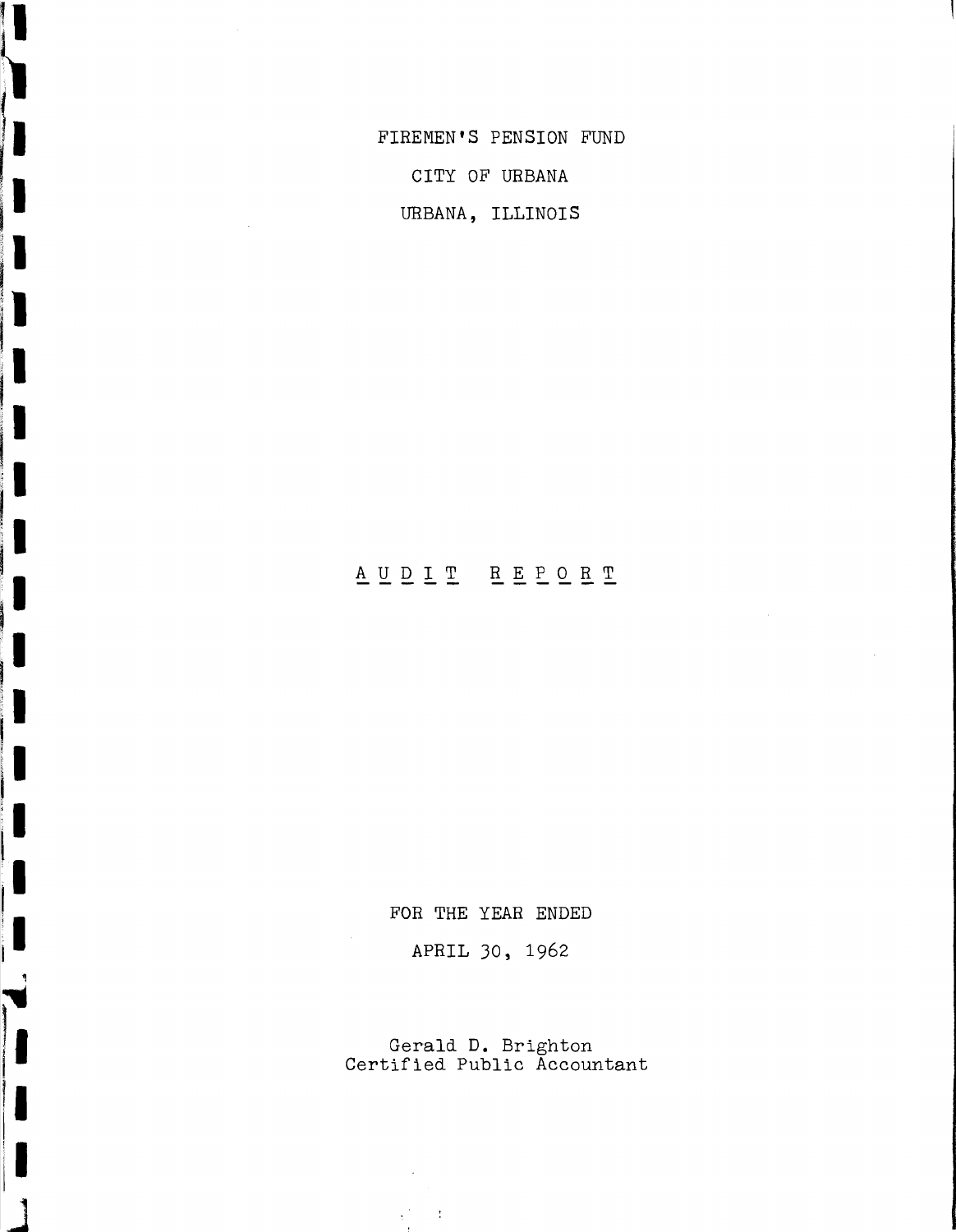May 24, 1962

Mr. William Uden and Members of the Board of Trustees Firemen's Pension Fund Urbana, Illinois

Gentlemen:

In accordance with our engagement, we have audited the accounts and financial records of the Firemen's Pension Fund of the City of Urbana for the fiscal year ended April 30, 1962.

In addition, we did certain bookkeeping work as

follows:

1

I

(a) Totalling cash receipts for the year.

- (b) Totalling cash disbursements for the year.<br>(c) Making all ledger postings for the year.
- Making all ledger postings for the year.

We are submitting herewith our report including the following:

Comments and Recommendations

| Schedule I:  | Comparative Balance Sheets, April 30,<br>1962 and 1961.                                                                    |
|--------------|----------------------------------------------------------------------------------------------------------------------------|
| Schedule II: | Comparative Statements of Revenue Receipts,<br>Expenditures, and Fund Balance, for years<br>ended April 30, 1962 and 1961. |
|              | Schedule III: Statement of Receipts and Disbursements,<br>for year ended April 30, 1962.                                   |

Our examination was made in accordance with generally accepted auditing standards and accordingly included tests of the records and other auditing procedures appropriate in the circumstances.

In our opinion, the financial statements in the schedules above enumerated, attached to and forming a part of this report, fairly present the financial position of the Firemen's Pension Fund of the City of Urbana at April 30, 1962, and the results of operations for the fiscal year then ended, on a cash basis, in conformity with generally accepted municipal accounting principles on a basis consistent with the preceding year.

Respectfully submitted,

Respectfully submitted,<br>*Jerald V Burghton*<br>Certified Public Accountant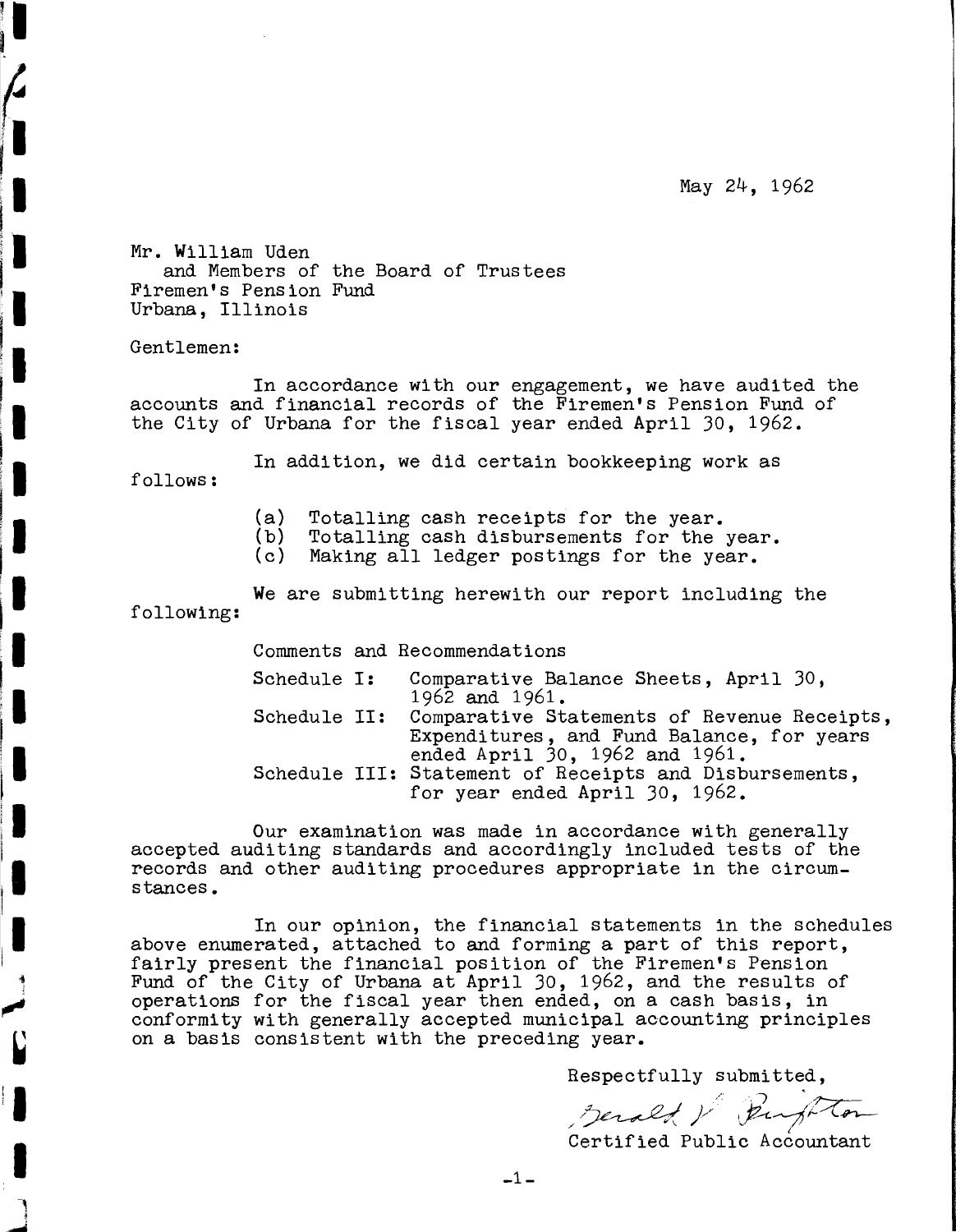#### COMMENTS AND RECOMMENDATIONS

The fund again showed <sup>a</sup> commendable increase this past year, \$5,408.76, as shown in Schedule II, compared with \$4,806.66, the year before. The tax levy was unchanged, being \$6,000 in each of the past two·years, but investment income increased.

Considering the size of the Fire Department, twenty-three men, and the fact that several men are approaching retirement status, the fund balance increase was desirable and prudent. The fund is being well managed. A similar increase would be desirable each year for the forseeable future.

#### RECOMMENDED INVESTMENTS

No investments were made during the year. The reason appar- ently was uncertainty as to the financial effect of retirement of a member. As a result, the checking account balance on Apvil 30, 1962, amounting to \$8,636.43, was far above current needs.

Considering the fact that tax money will have been received during the month of May, and will be received during the month of June, as of this date about \$10,000 would be available for investment in U.S. bonds or notes, building and loan, or in a bank savings account.

We recommend that this sum be invested at your earliest convenience.

#### RECOMMENDED TAX LEVY

The 1960 tax levy which was the one collected during the fiscal year ended April 30, 1962, was for  $$6,000$ . The 1961 levy approved in July, 1961 for \$10,000 will be collected during the next fiscal year ending April 30, 1963. This levy will result in about the proper amount of growth in the fund.

The 1962 levy, which is the one to be approved in the near future, should again be at least \$10,000 in order to continue to increase reserves against future retirements. The practice in recent years .has been to maintain a relatively stable amount of levy so as to have only mild increases, or no increases, at times of increased pension load. This seems to us to be very sound practice.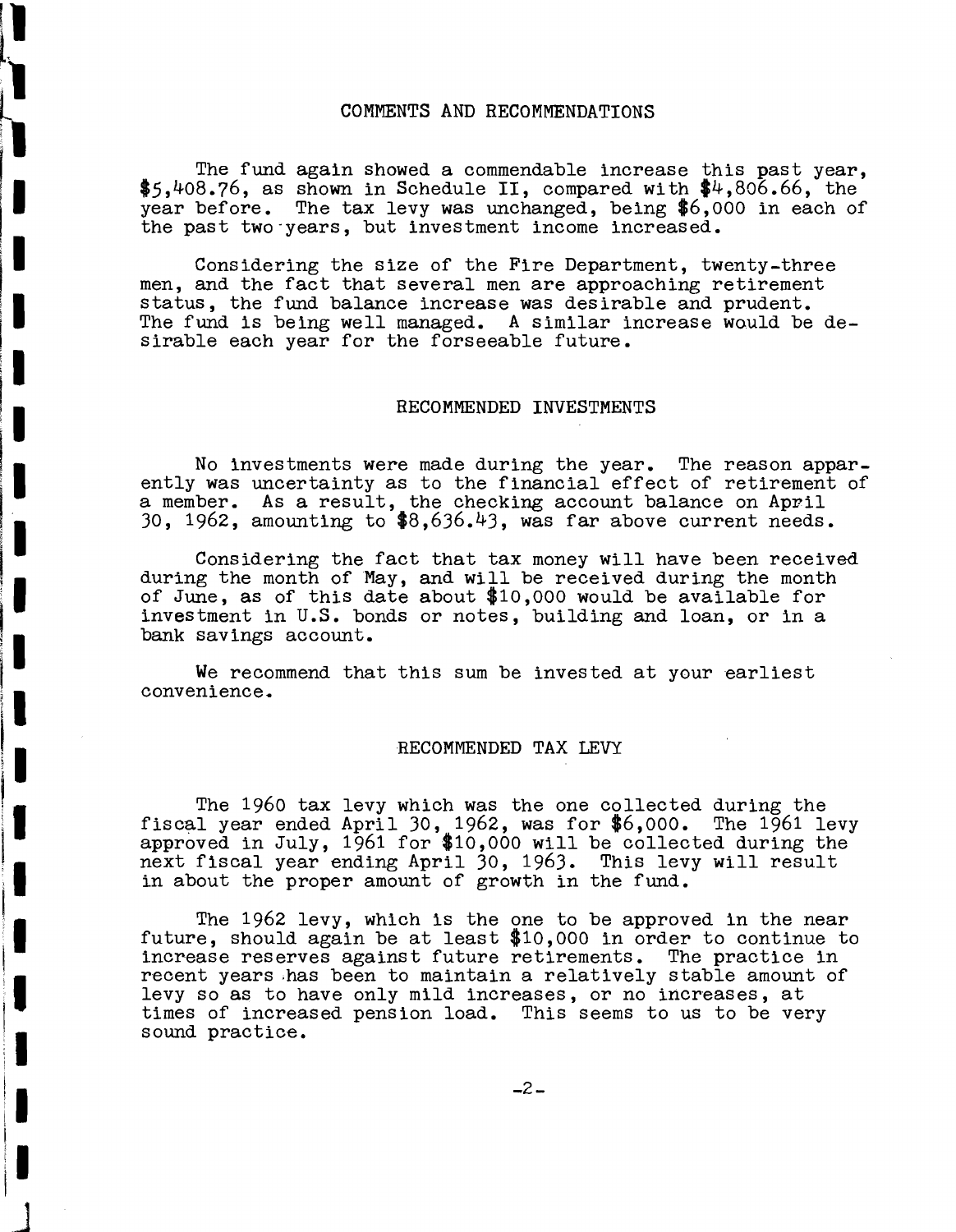### DUE FROM GENERAL FUND

The City paid \$759.92 on its amount due. This represented the final balance on this liability.

#### APPRECIATION

We wish to thank the Board members and City officials for their friendly cooperation

The report schedules follow.

 $\hat{\boldsymbol{\cdot} }$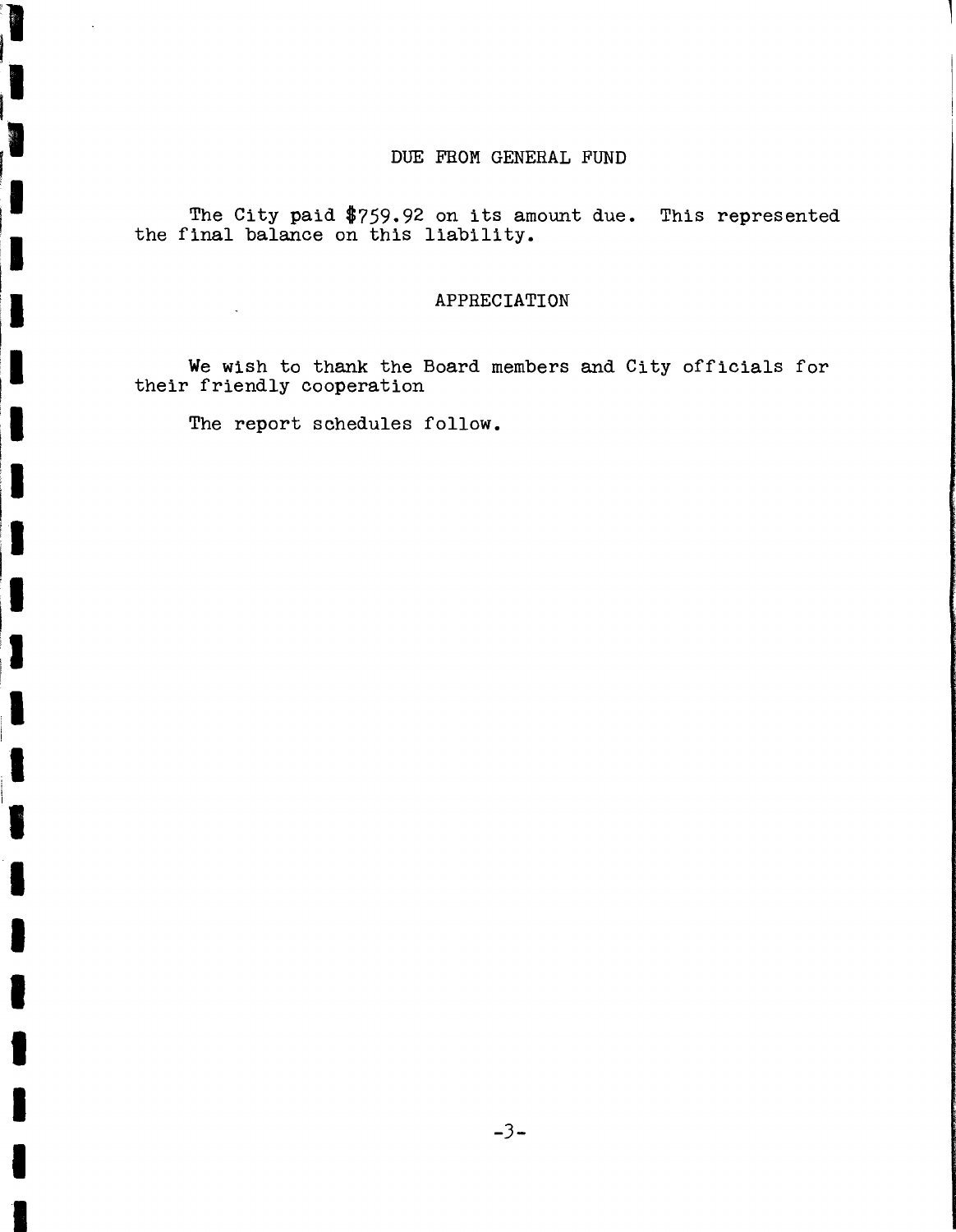#### SCHEDULE I

## FIREMEN'S PENSION FUND URBANA, ILLINOIS COMPARATIVE BALANCE SHEETS, APRIL 30, 1960 AND 1961

I

'I

I

I

I

I

I

I

I

I

I

I

I

I

I

II

I

B

**F** 

# ASSETS

|                                        | AS OF<br>4/30/62 | AS OF<br>4/30/61 |
|----------------------------------------|------------------|------------------|
| Cash in Bank                           | \$8,636.43       | \$5,293.16       |
| Savings Account in Bank                | 1,035.82         | 1,010.41         |
| Shares in Savings and Loan (Cost)      | 21,000.00        | 21,000.00        |
| Investment in U.S. Bonds (Cost)        | 41,979.22        | 41,979.22        |
| Investment in Stocks (Cost)            | 2,443.75         | 2,443.75         |
| Due from General Fund - City of Urbana |                  | <u>759.92</u>    |
| TOTAL                                  | \$75,095.22      | \$72,486.46      |

#### LIABILITIES AND FUND BALANCE

| Due to Police Pension Fund - Urbana                               |                          | \$2,800.00                |
|-------------------------------------------------------------------|--------------------------|---------------------------|
| Fund Balance:<br>Statutory reserve<br>Amount in excess of reserve | \$29,443.39<br>45,651.83 | 29,443.39(A)<br>40.243.07 |
|                                                                   | \$75,095.22              | \$69,686.46               |
| TOTAL                                                             | \$75,095.22              | \$72,486.46               |

(A) The statutory reserve in no sense is intended to represent an actuarial figure. It does not represent <sup>a</sup> scientifically calculated amount required for future pensions.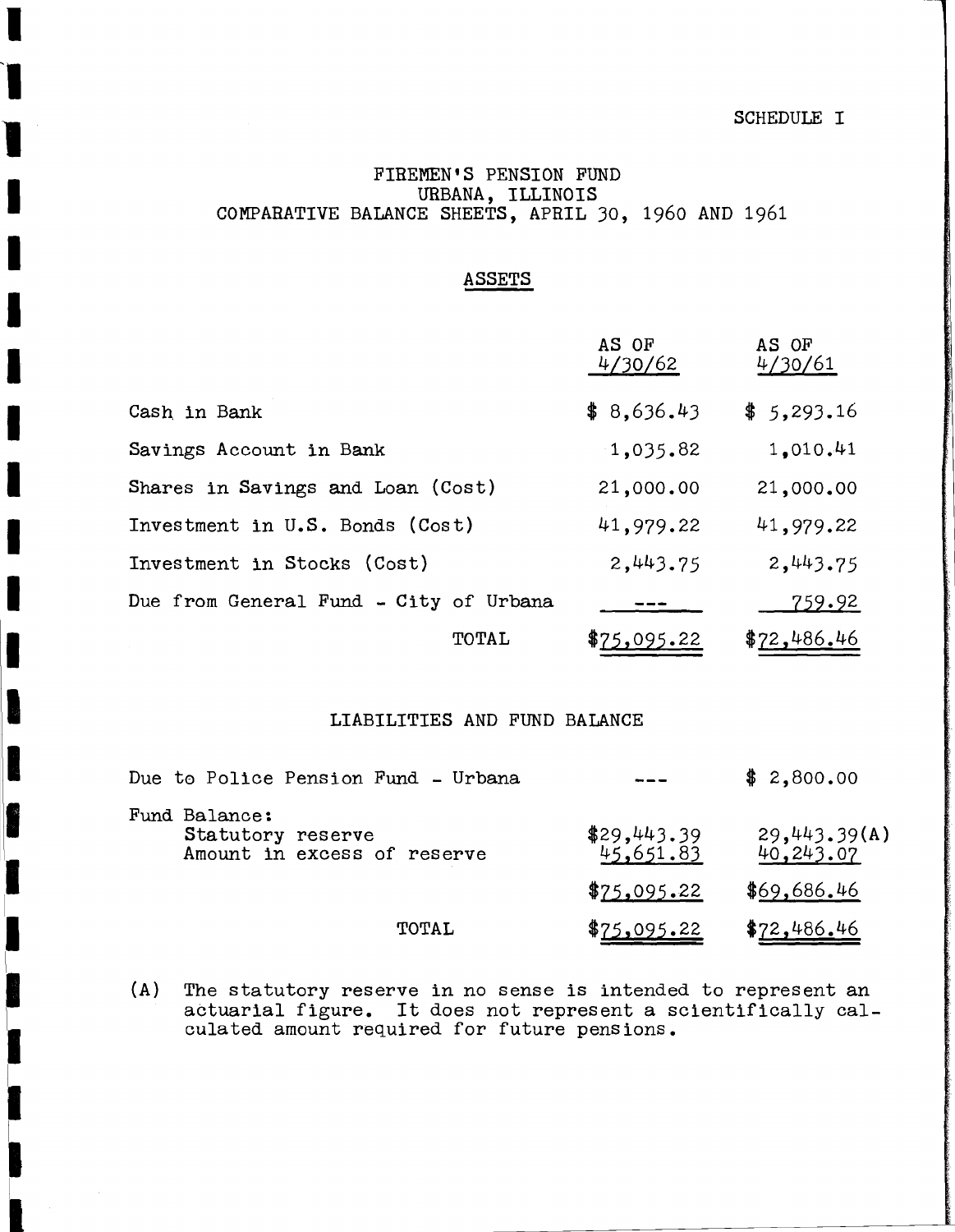# **SCHEDULE II**

# FIREMEN'S PENSION FUND COMPARATIVE STATEMENT OF REVENUE RECEIPTS, EXPENDITURES<br>AND FUND BALANCE FOR YEARS ENDED APRIL 30, 1962 and 1961

| 4/30/62                                                                                      | 4/30/61                                                                                    |
|----------------------------------------------------------------------------------------------|--------------------------------------------------------------------------------------------|
| Revenue Receipts:                                                                            |                                                                                            |
| Taxes<br>Licenses<br>Salary deductions<br>Interest on U.S. Bonds<br>Interest on Building and | \$6,120.87<br>\$6,006.81<br>248.78<br>243.98<br>5,745.00<br>5,726.25<br>1,080.00<br>968.52 |
| Loan Shares<br>Dividends<br>Interest on savings account                                      | 840.00<br>840.00<br>170.00<br>170.00<br><u>25.41</u><br>10.41                              |
| Total                                                                                        | \$13,965.97<br>\$14,230.06                                                                 |
| ${\tt Expanditures:}$                                                                        |                                                                                            |
| Pensions paid<br>Auditing expense<br>Bank fees, and misc.                                    | \$8,669.20<br>\$6,589.20<br>145.50<br>148.50<br>6.60<br>6.60                               |
| Total                                                                                        | \$6,744.30<br>\$8,821,30                                                                   |
| Excess of revenue over expenditures                                                          | \$5,408.76<br>\$7,221.67                                                                   |
| Less refund to participant                                                                   | 2,415.01<br>none                                                                           |
| Increase in Fund Balance                                                                     | \$5,408.76<br>\$4,806.66                                                                   |
| Fund balance at beginning of year                                                            | \$69,686.46<br>\$64,879.80                                                                 |
| Fund balance at end of year                                                                  | \$69,686.46<br>\$ <u>75,095.22</u>                                                         |